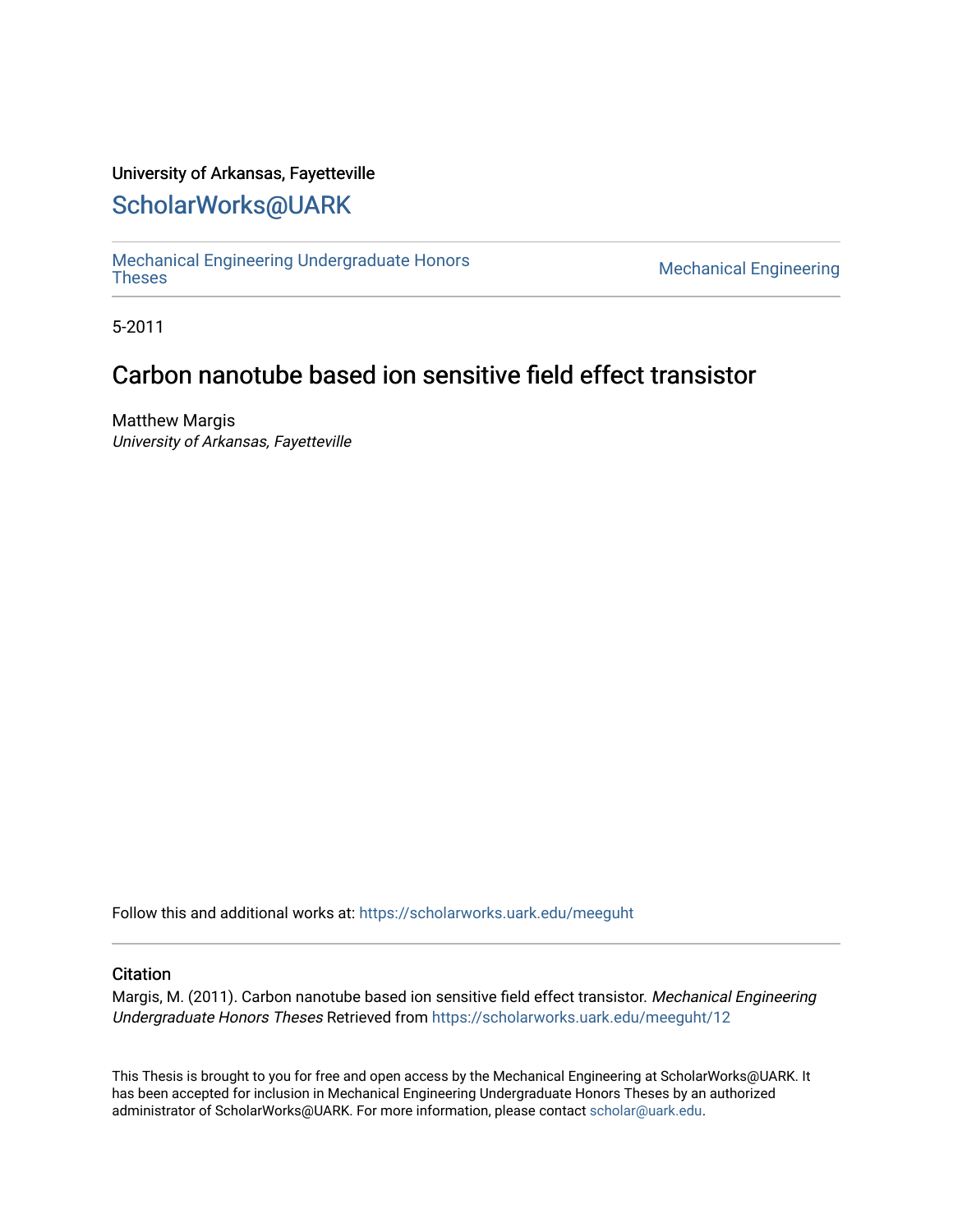CARBON NANOTUBE BASED ION SENSITIVE FIELD EFFECT TRANSISTOR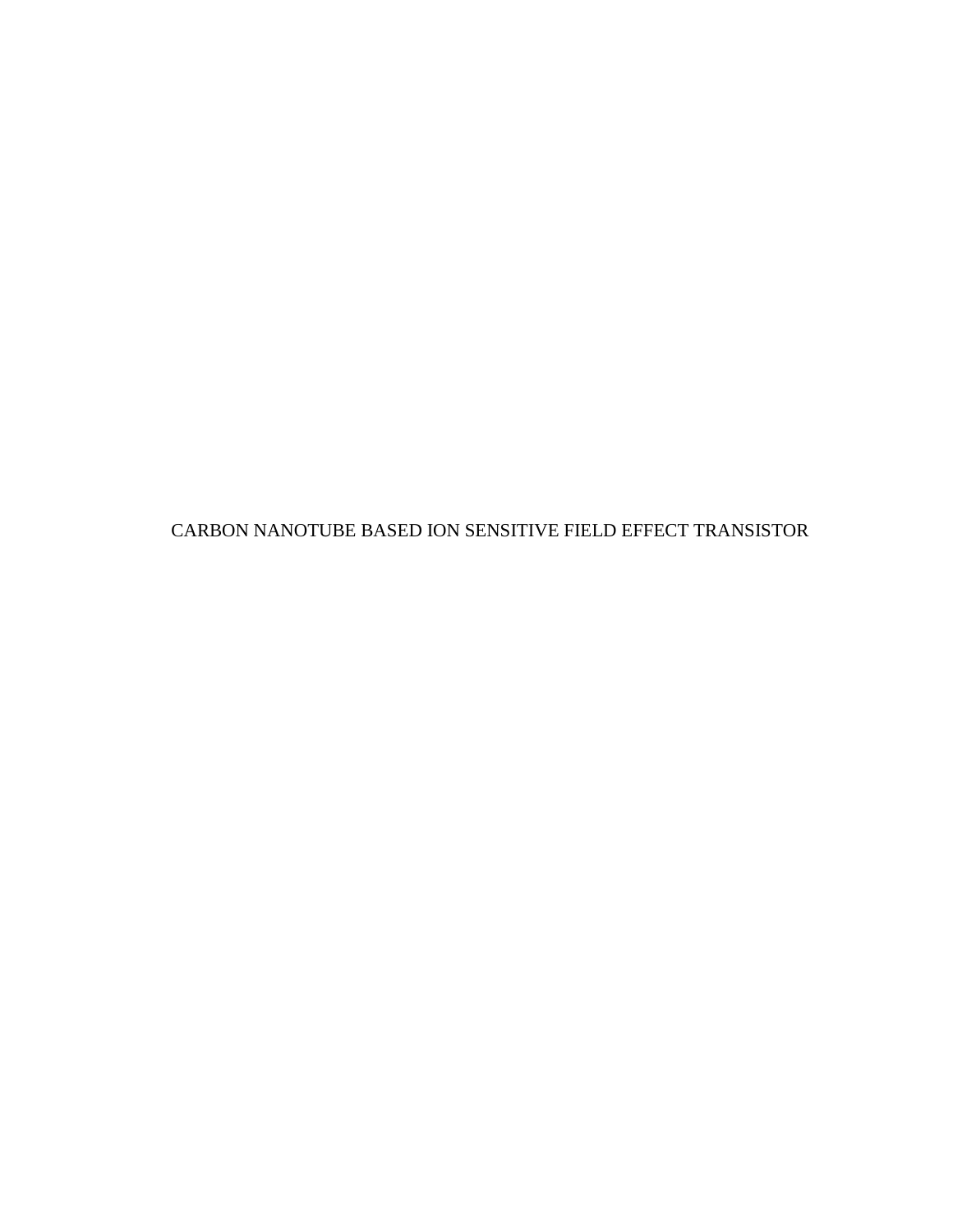## CARBON NANOTUBE BASED ION SENSITIVE FIELD EFFECT TRANSISTOR

A thesis submitted in partial fulfillment of the requirements for the honors program of Bachelor of Science in Mechanical Engineering

By

Matthew R. Margis University of Arkansas Bachelor of Science in Mechanical Engineering, 2011

> April 2011 University of Arkansas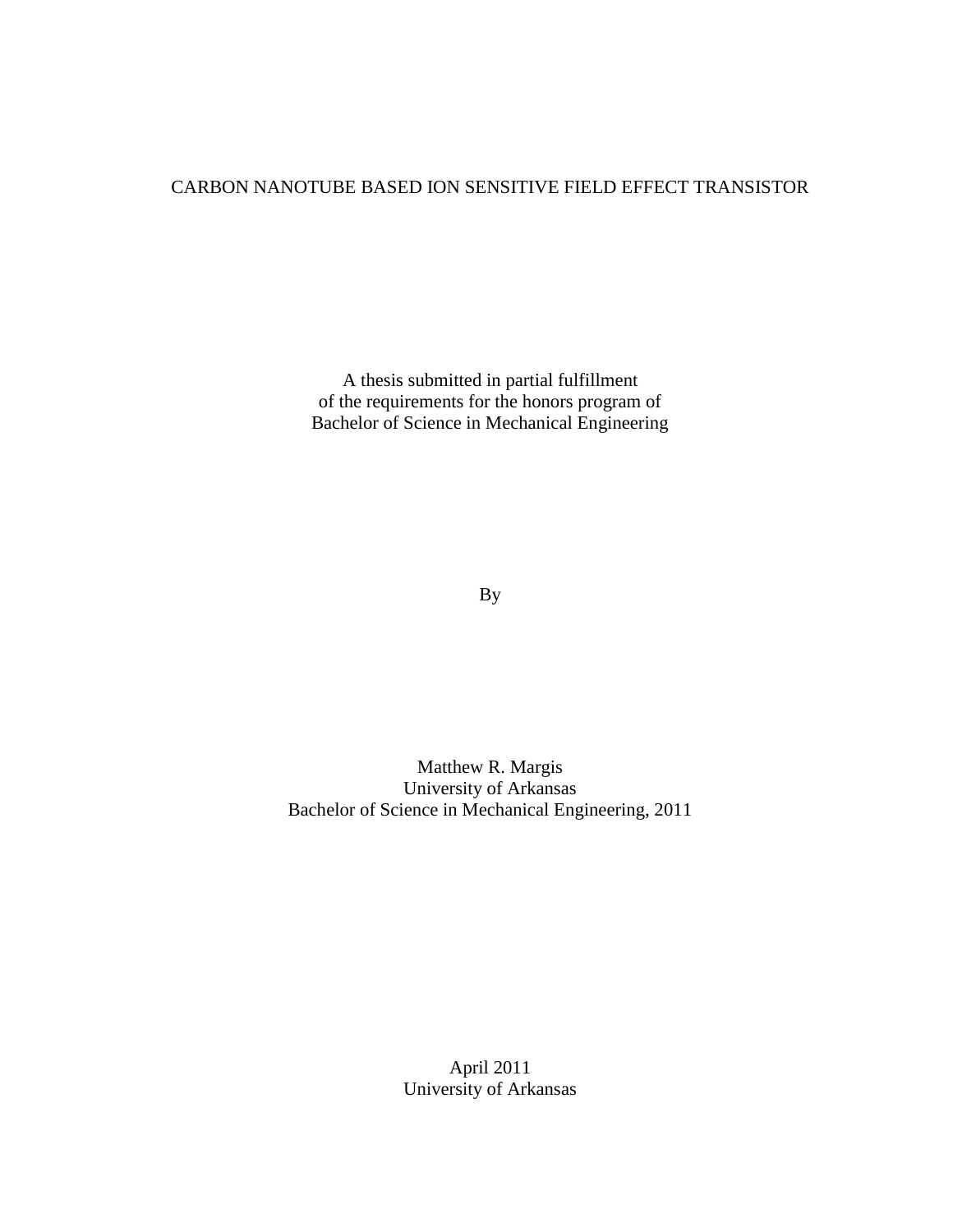This thesis is approved for recommendation to the College of Engineering Honors Department

Thesis Director:

Dr. Uchechukwu Wejinya

\_\_\_\_\_\_\_\_\_\_\_\_\_\_\_\_\_\_\_\_\_\_\_\_\_\_\_

\_\_\_\_\_\_\_\_\_\_\_\_\_\_\_\_\_\_\_\_\_\_\_\_\_\_\_

Thesis Committee:

Dr. Matt Gordon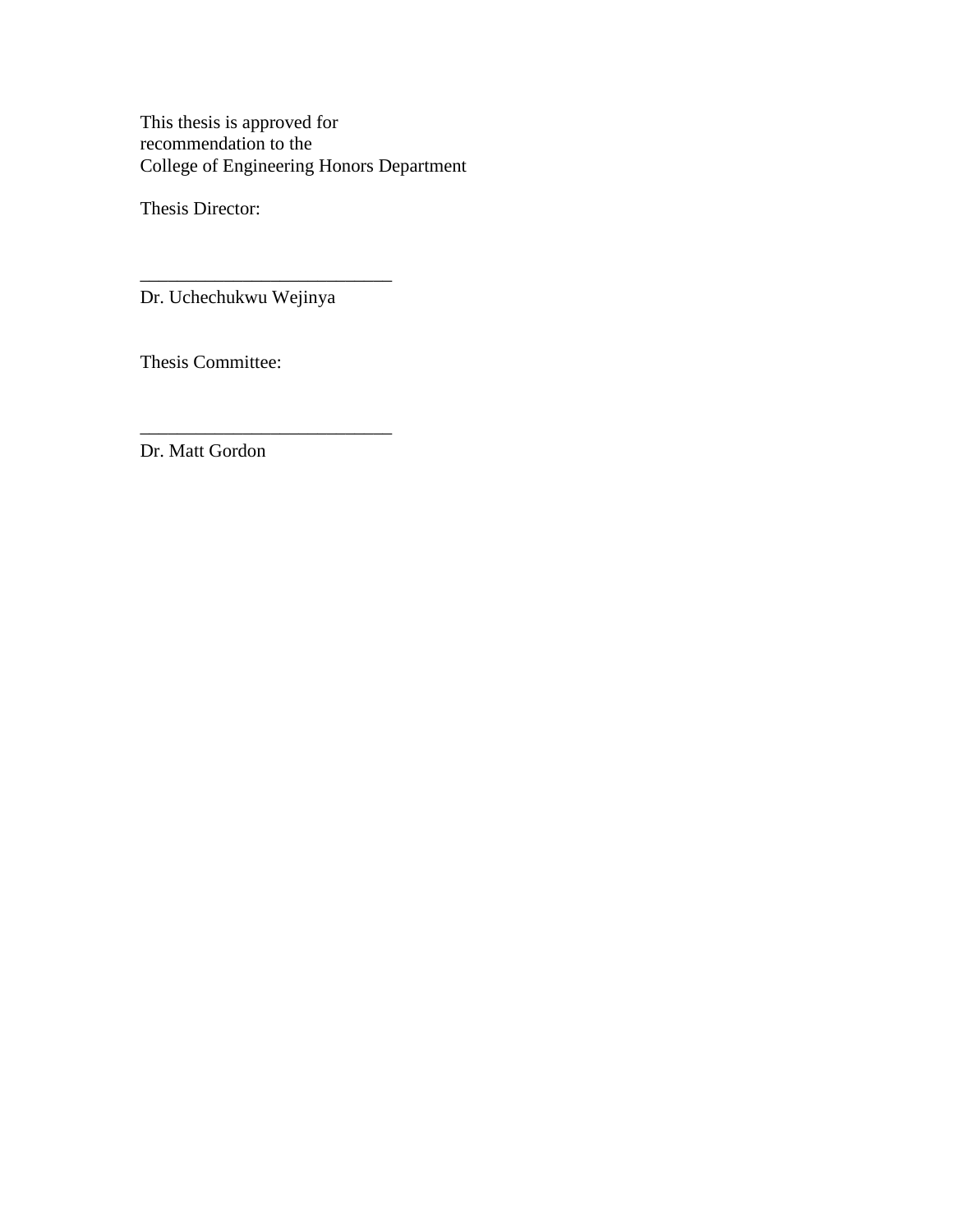#### **ABSTRACT**

Carbon nanotubes (CNTs) have been the subject of much research in the past two decades. Due to their extraordinary mechanical and electrical properties, CNTs are ideal candidates for various sensors and electronic device applications. The purpose of this research is to overcome the difficulties in separating and aligning CNTs so that they can be implemented in an ion sensitive field effect transistor (ISFET). A solution to the alignment process has been presented that involves cutting nano channels on a microelectrode chip with an Atomic Force Microscope (AFM) in order to nanomanipulate the CNTs into the nano channels. Upon successfully cutting the channels, the process of dielectrophoresis (DEP) will be used to align the CNTs into the nano channels. Preliminary work shows that the nano channels are a valid solution for bridging the gap between the electrodes, but they create an entirely new level of complexity. Cutting with an AFM can, at times, be an inconsistent process. Once the inconsistencies are overcome associated with AFM cutting, a carbon nanotube based ISFET device could be manufactured at lower cost and could operate without the need of an amplifier.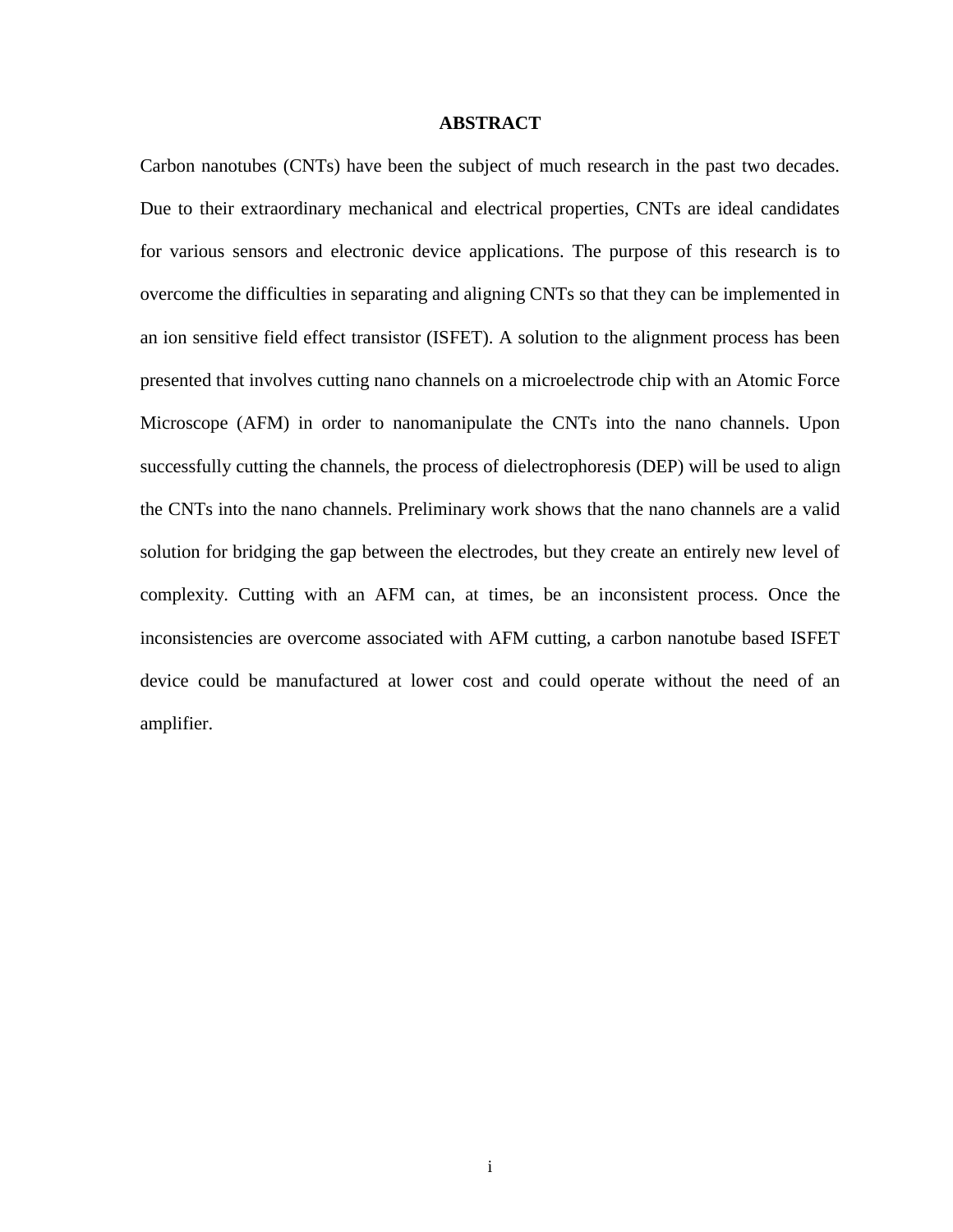## **TABLE OF CONTENTS**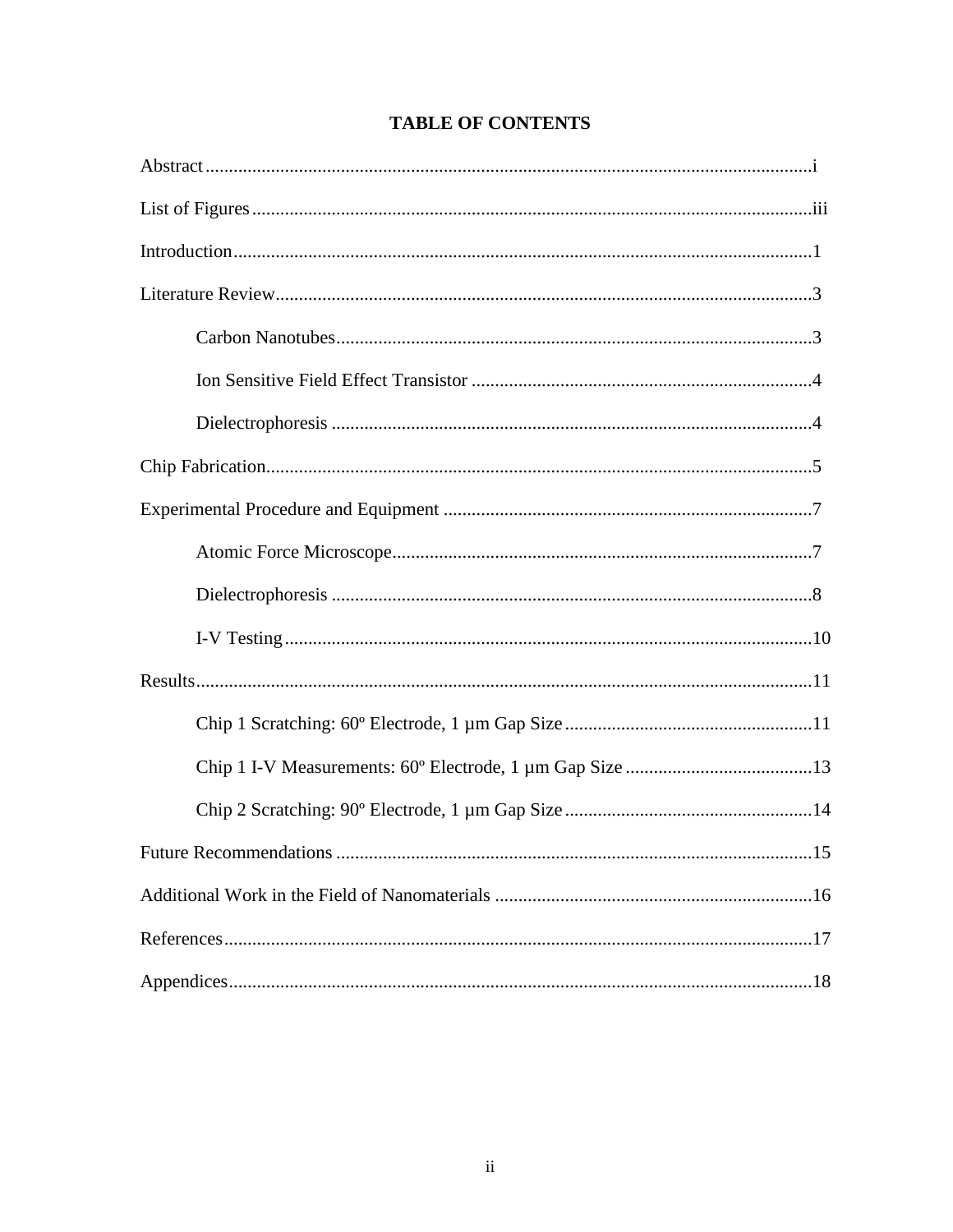## **LIST OF FIGURES**

| Figure 2: Schematic diagram of a composite gate, dual dielectric ISFET3 |  |
|-------------------------------------------------------------------------|--|
|                                                                         |  |
|                                                                         |  |
|                                                                         |  |
|                                                                         |  |
|                                                                         |  |
|                                                                         |  |
|                                                                         |  |
|                                                                         |  |
|                                                                         |  |
|                                                                         |  |
|                                                                         |  |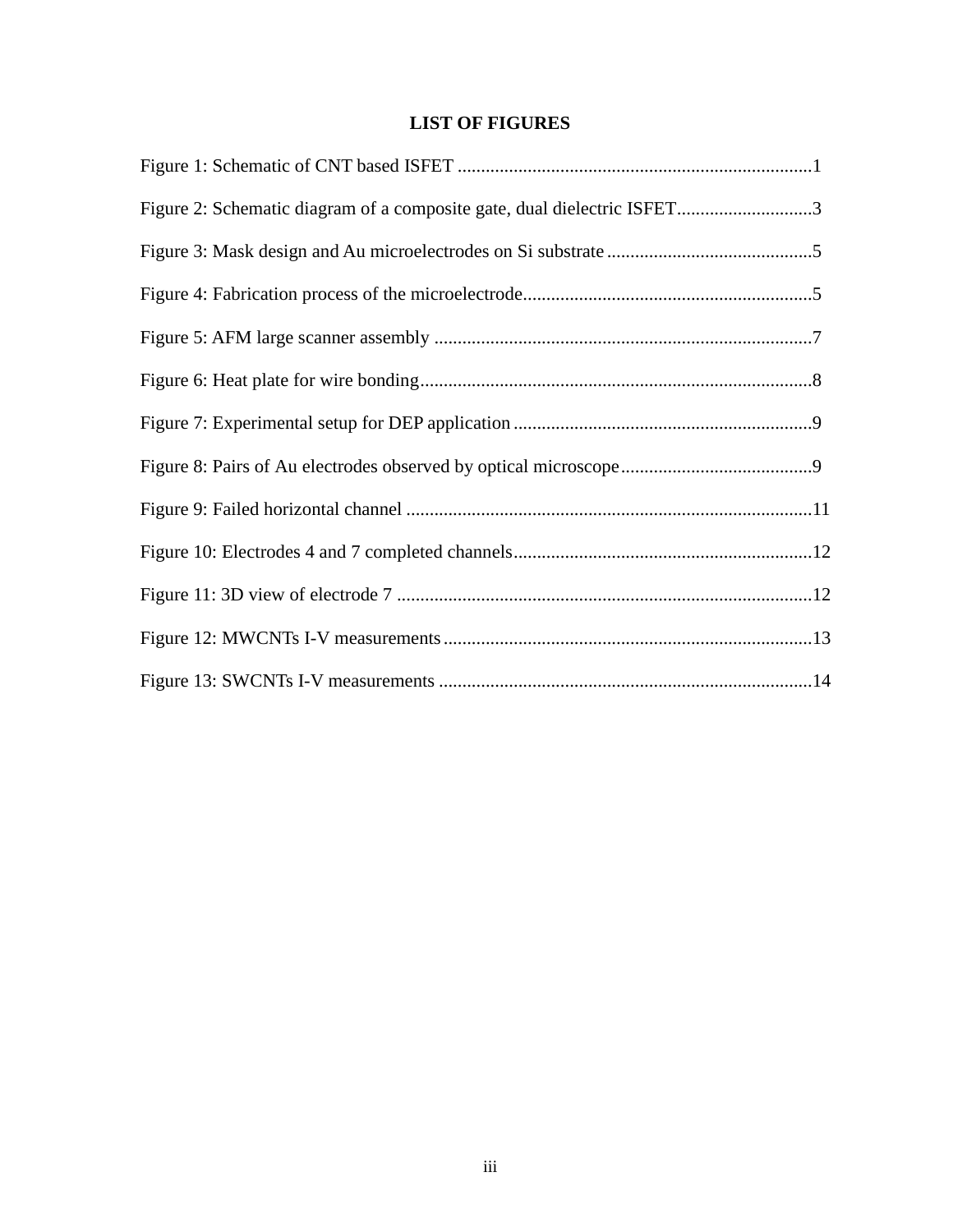#### **INTRODUCTION**

Through this research, it was the goal to apply the ideal properties of carbon nanotubes (CNTs) to an ion sensitive field effect transistor (ISFET). A CNT based ISFET would be beneficial because it would make a smaller device that would not require an amplifier. With the CNTs very high current-carrying capacity, the CNTs would be able to transmit a strong enough signal making an amplifier unnecessary. Eliminating the amplifier has the benefit of

freeing up even more space on the chip. The proposed CNT based ISFET can be seen in Figure 1. Single walled carbon nanotubes (SWCNTs) will be used to connect nodes 2 to 3 and 1 to 3. In this situation, the semiconducting CNTs will act as transistors between the nodes. The metallic carbon nanotubes (MWCNTs) will then be used to connect



Figure 1: Schematic of CNT based ISFET: 1 Ndoped drain; 2 N-doped source; 3 P-type silicone substrate; 4 SWCNT as transistor; 5 MWCNT as nano-wire; 6 insulator; 7 metal contacts; 8 reference electrode; 9 solution; 10 electroactive membrane; 11 encapsulate

nodes 1 and 2. Because of its metallic properties, the CNTs will essentially act as a nanowire between the two nodes. With the CNT application, the overall size of the device will be smaller and allow for more transistors to fit onto a single chip. Despite the benefits that the CNTs would provide, there is still one major difficulty in implementing this design. The separation and alignment of CNTs is still the topic of much study in the field of nanomaterials. Using the process of dielectrophorus (DEP), CNTs can be deposited and aligned on the surface of the chip. The specific purpose of this research was to assess whether cutting a nanochannel between the tips of the electrodes would result in better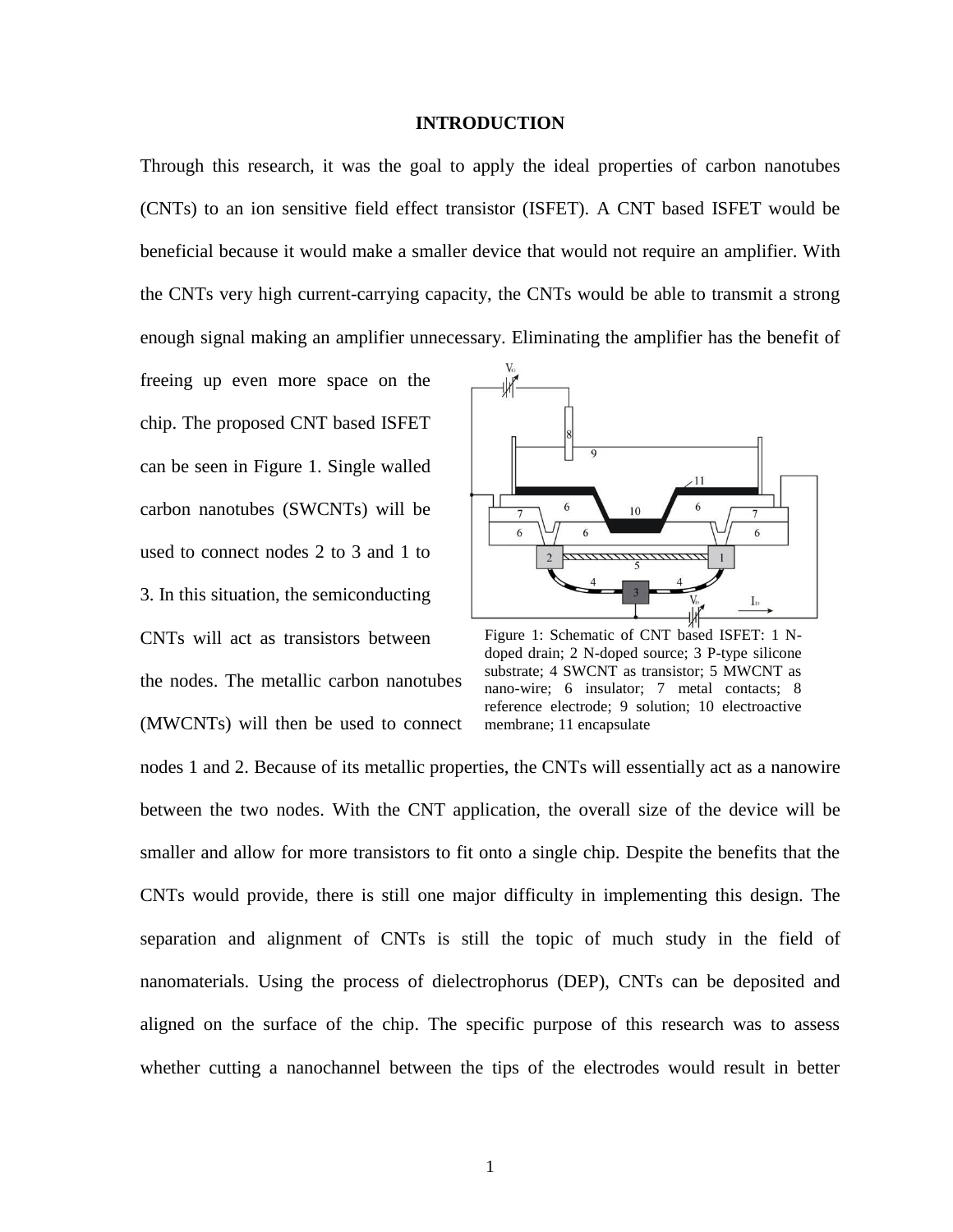performance from the chip. An Atomic Force Microscope (AFM) was used to cut the nano channels. The channels should help to better align the CNTs and ensure that an adequate electrical connection is being made between the two electrodes. After cutting the channels, wires will be attached to the gold (Au) pads located on each electrode. The DEP process will then be carried out to align the deposited CNTs. A multimeter and power supply will then be used to obtain the I-V curve for the electrodes. The I-V curve will then give insight as to whether the CNTs filling the nanochannel exhibit metallic or semi-conductive properties.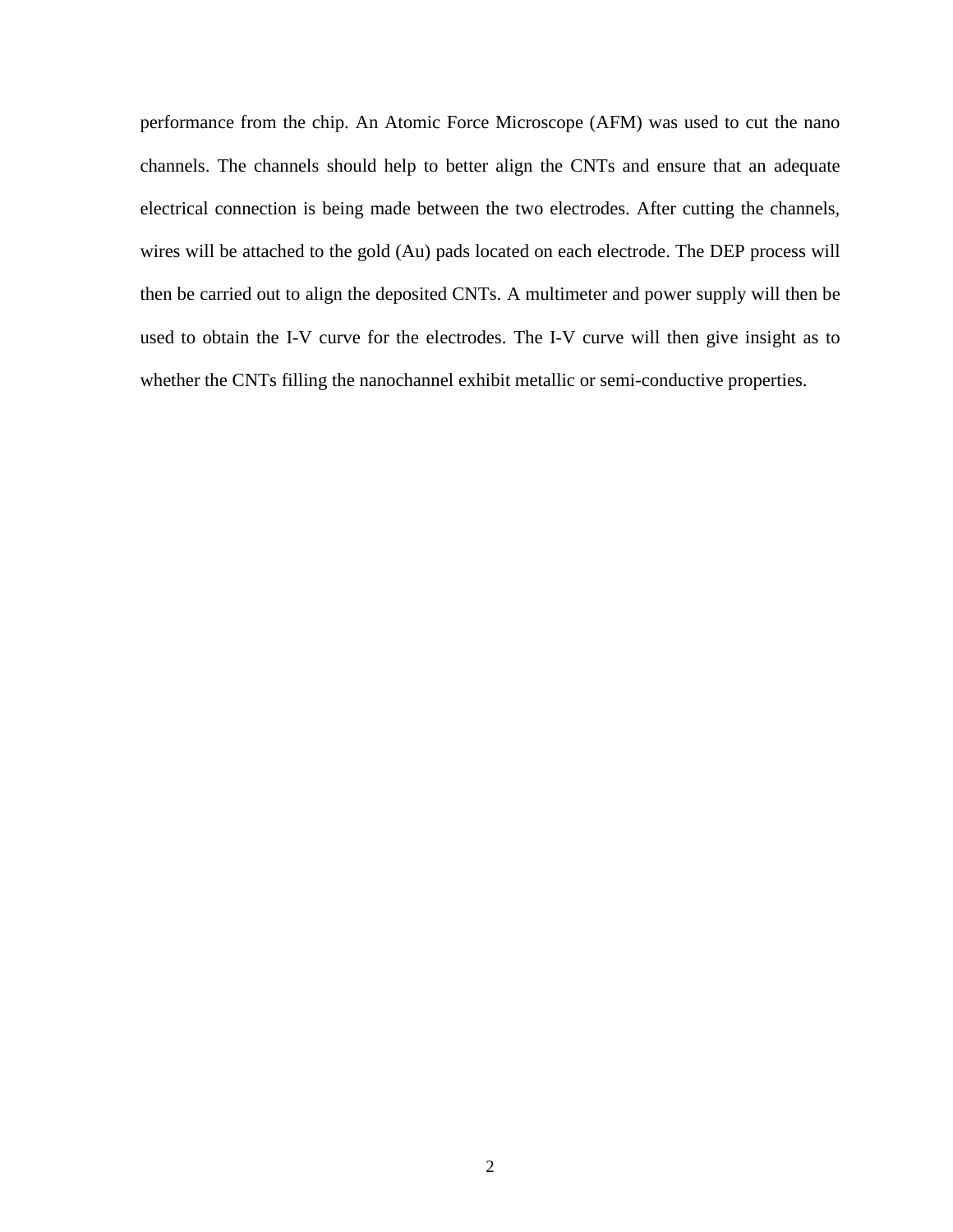#### **LITERATURE REVIEW**

#### **Carbon Nanotubes**

Carbon Nanotubes (CNTs) are amazing structures that are finding their way into new applications every day. CNTs can be visualized by wrapping a layer of graphene into a hollow cylinder. The diameter of the CNTs depends not only on what type of CNT it is, but also on the way in which it was grown. CNTs come in two types: multi-walled carbon nanotubes (MWCNTs) and single-walled carbon nanotubes (SWCNTs). SWCNTs range in

diameter from 1-10 nm. While, MWCNTs normally range in diameter from 10-50 nm [1]. Some of the most useful properties of CNTs pertain to their conductivity. 70-80% of SWCNTs exhibit semi-conductive properties. On the other hand, 70-80%

of MWCNTs exhibit conductive



Figure 2: Schematic diagram of a composite gate, dual dielectric ISFET: 1 drain; 2 source; 3 substrate; 4 insulator; 5 metal contacts; 6 reference electrode; 7 solution; 8 electroactive membrane; 9 encapsulant; 10 inversion layer.

properties [1]. CNTs also have an extremely high current-carrying capacity of approximately 1 TA/cm3. The very large current-carrying capacity makes CNTs great candidates for use in wire and cables [2]. Along with the extraordinary electrical properties, CNTs have great mechanical properties as well. The Young's modulus of CNTs is approximately 1 TPa. This is extraordinary compared to even that of steel which has a Young's modulus of approximately 0.2 TPa. CNTs also have a tensile strength of approximately 45 GPa [2]. Overall, the great electrical and mechanical properties that CNTs possess make them ideal candidates for implementation into many different applications.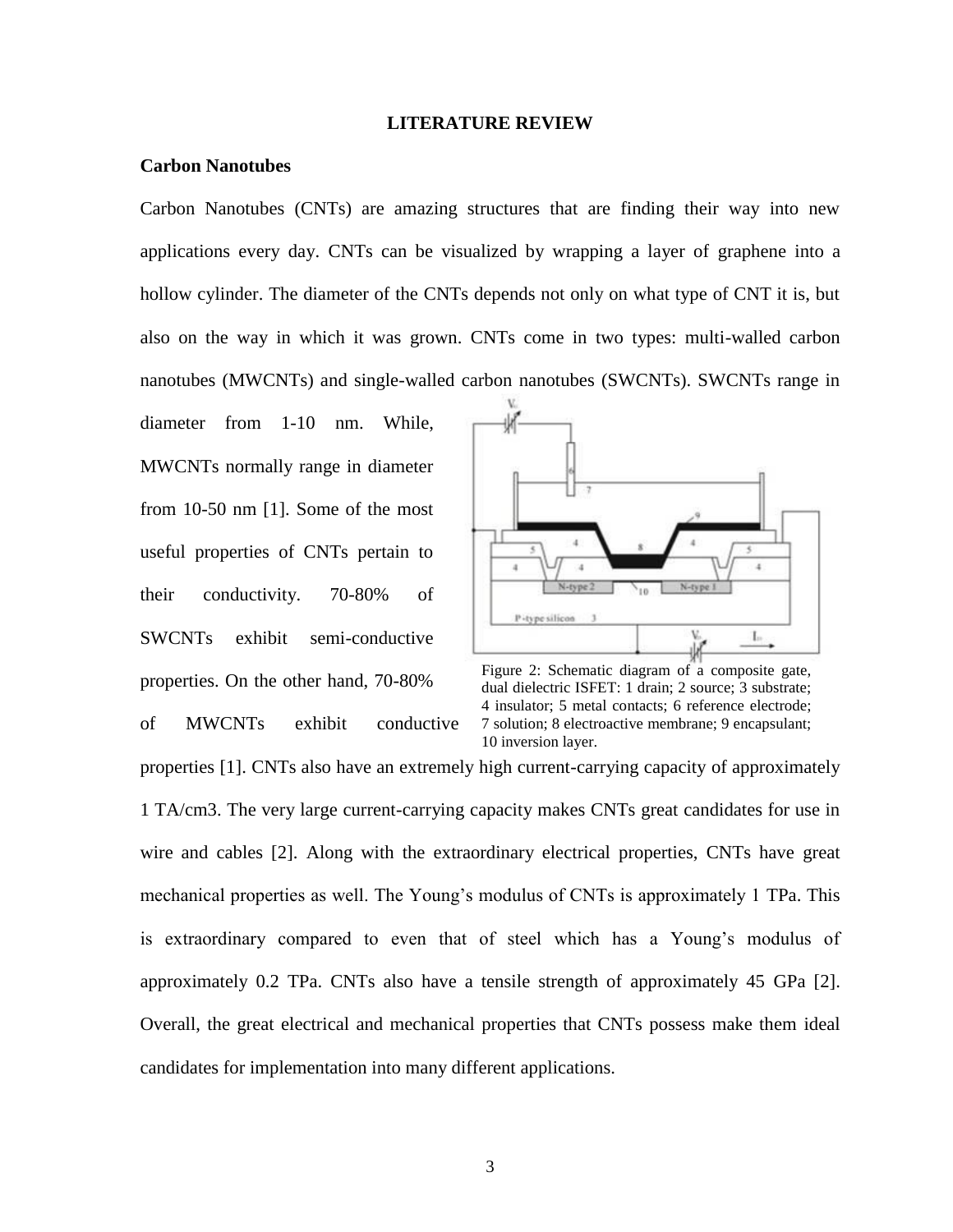### **Ion Sensitive Field Effect Transistor**

Ion Sensitive Field Effect Transistors (ISFETs) are transistors that measure ion levels in a liquid. When the ion concentration in a fluid changes, the current through the transistor will change. The change in current is amplified and translated into an output. The basic diagram of an ISFET is shown in Figure 2. Because of its design, ISFETs are often applied to pH measurement applications.

### **Dielectrophoresis**

Dielectrophoresis is a process by which neutral particles can be aligned, moved, or separated in a supporting medium. The principle behind the DEP process is the creation and application of a non-uniform electric field. The Dielectrophoresis force created by the non-uniform field can be changed by varying the supporting medium, frequency of the electric field, or the conductivity and permittivity of the particles [5].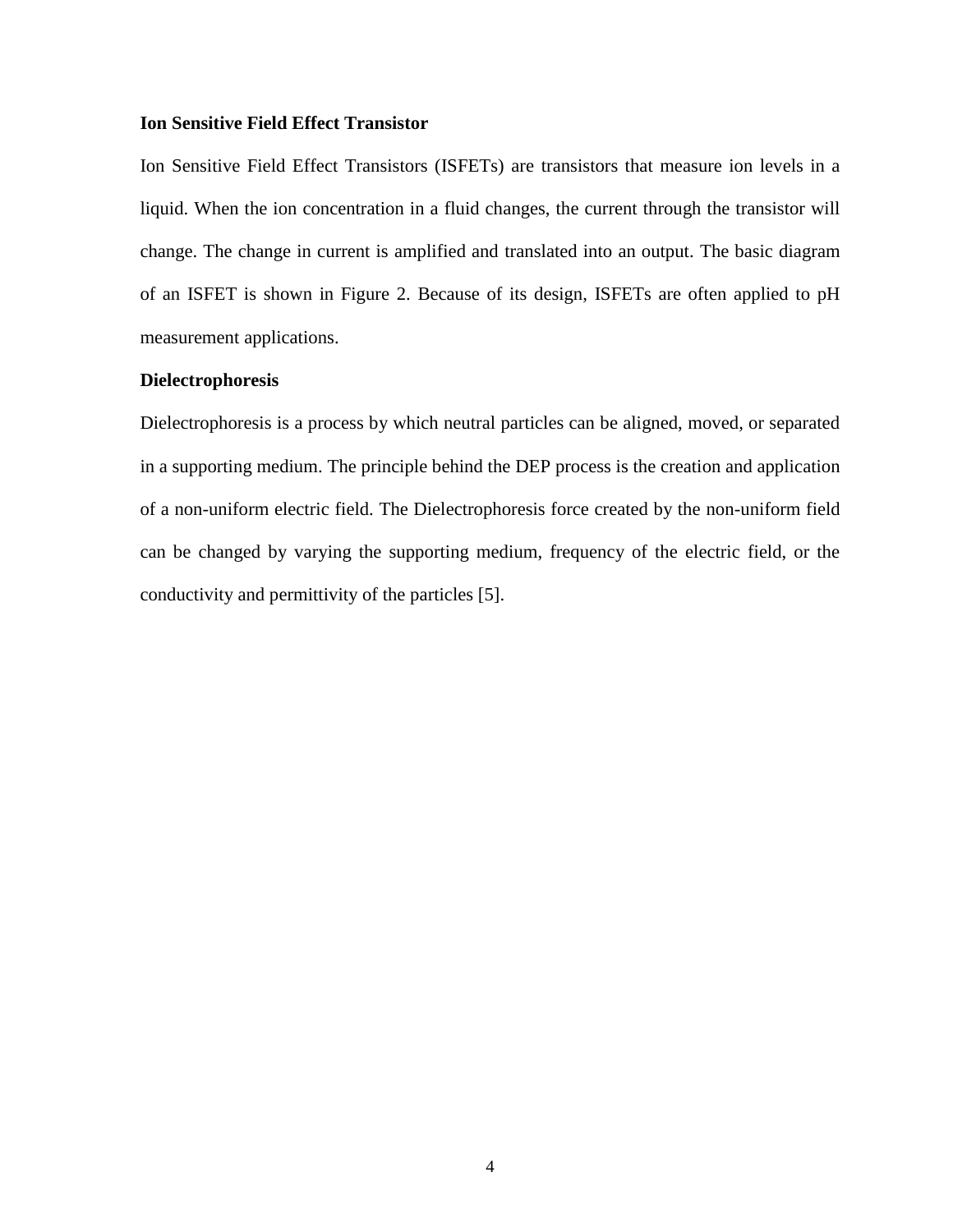#### **CHIP FABRICATION**

Before microelectrode fabrication could begin, the design of a mask is required. The mask utilized was designed in AutoCAD by Zhuxin Dong. The mask consisted of 24 chips placed



Figure 3: Mask design and Au microelectrodes on Si substrate.

As can be seen in Figure 3, triangular tipped electrodes were utilized on the mask. The reason for this is that it will provide a more concentrated zone for the DEP force to act.

on a single 125 mm diameter silicon wafer.

Each chip contained nine pairs of electrodes that ranged in triangular angles of 30, 60, and

90 degrees. The gap sizes between the electrodes varied between one and fifteen microns. The mask also utilized a one micron resolution for precise gap distances. Following the construction of the mask, the next step is microelectrode fabrication. The microelectrode

fabrication for this research was completed by Zhuxin Dong with the assistance Holly Tourtillott, at the High Density Electronics Center (HiDEC). The general process for the fabrication of a microelectrode chip can be seen in Figure 4. Beginning with a silicon wafer, silicon dioxide was added to the wafer by thermal oxidation. The process of thermal oxidation involves

using very high temperatures of approximately 1100 C to promote the growth of a silicon oxide layer on the chip [4]. The silicon oxide layer itself



Figure 4: Fabrication process of the microelectrode. (a) is the silicon substrate, (b) the silicon-oxide is added, (c) the chromium and gold are deposited, (d) the photoresist is applied, (e) the pattern is constructed, (f) the photoresist is removed and the microelectrodes are fabricated.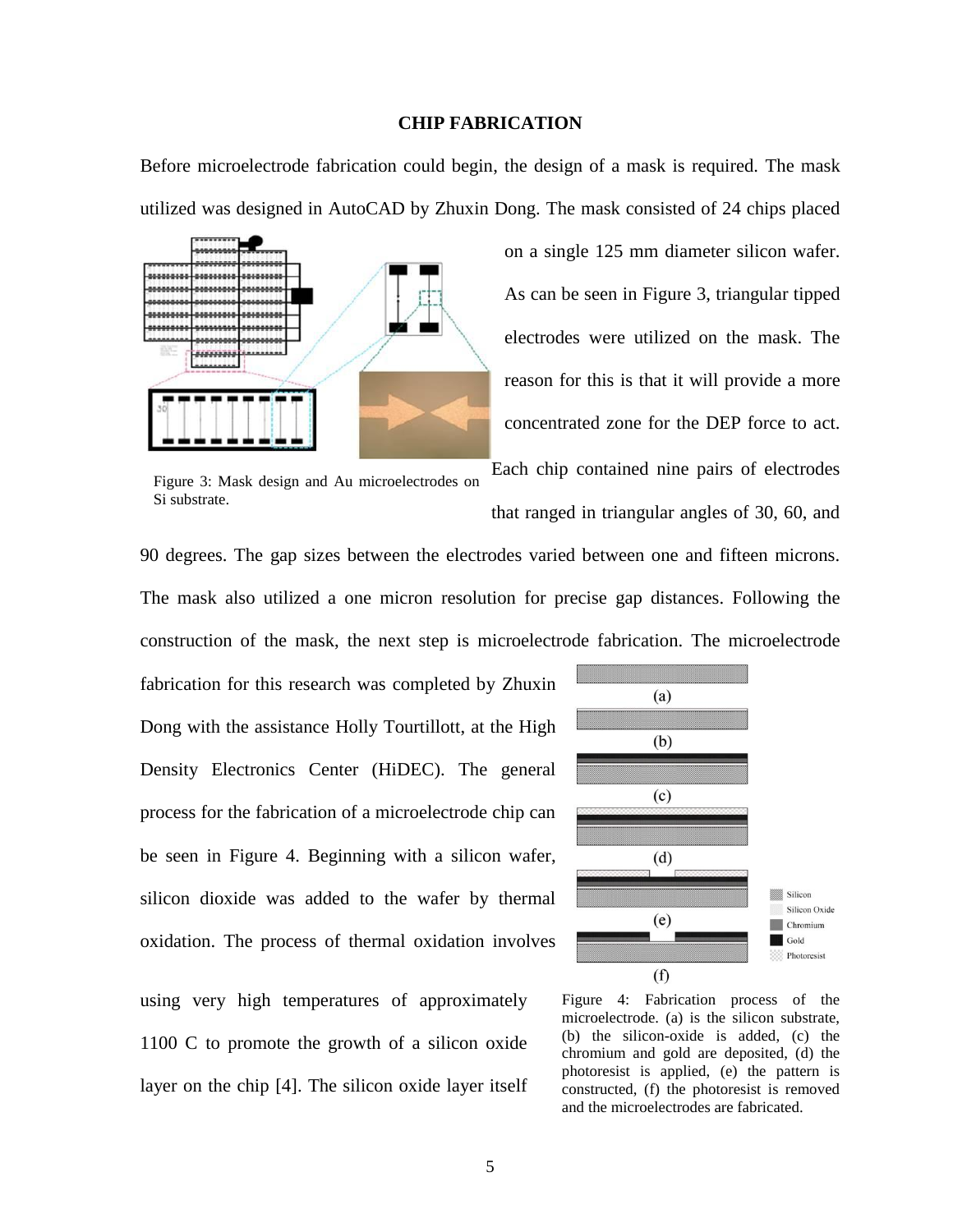acts as an insulator. The next step is the addition of a chromium layer adhered through the process of evaporation. The chromium layer acts as an adhesive for the gold. Gold is then deposited onto the wafer. The final step, in the microelectrode fabrication process, is the photolithography process. Using the previously mentioned electrode mask, the photolithography process can be completed in four steps: application, exposure, development, and inspection. Because of the etching process, the lines created were not completely true to the mask that was created. This variance means that the electrode gap size would have an error percentage between ten and fifteen percent. The slightly larger than expected gap size should not have an effect on the experiments that the chip will be used for. The following two chips were selected based off of their reported gap size and angle: 60 degree with a 1 µm gap size and 90 degree with a 1 µm gap size.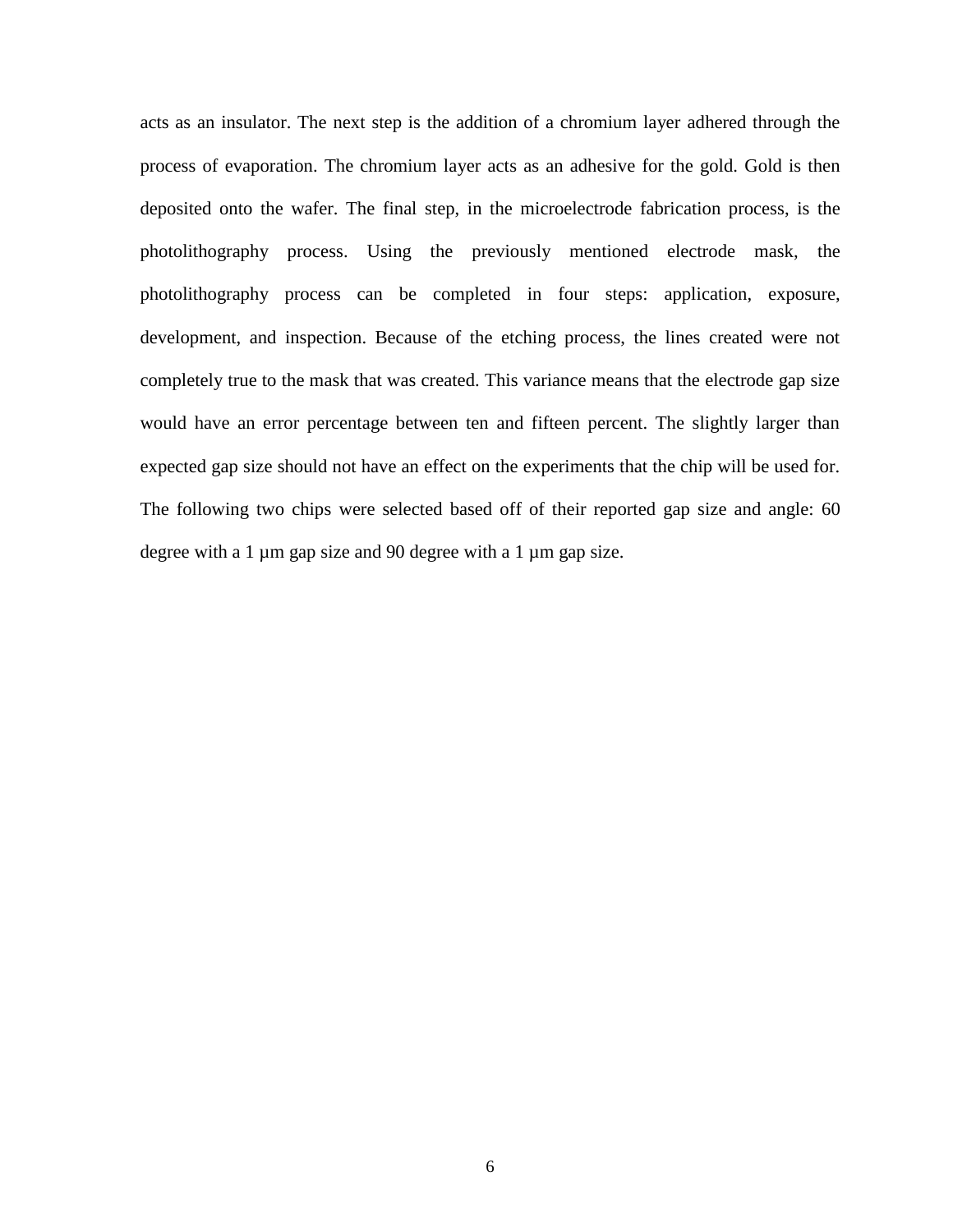#### **EXPERIMENTAL PROCEDURE AND EQUIPMENT**

#### **Atomic Force Microscope**

Cutting a channel on the nanoscale level involves the use of an Atomic Force Microscope (AFM). The specific AFM used for this application is the Agilent 5500 Inverted Light

Microscope. This microscope has numerous applications and modes. To cut the channels we will make use of the microscope's contact mode and large scanner. The large scanner has a resolution of 90  $\mu$ m, but for the purpose of the experiment a resolution of 50 µm was utilized. The scanner can make use of various nose cones, but for the cutting application the alternating current nose cone was used.



Figure 5: AFM large scanner assembly.

The nose cone is pushed into the underside of the scanner. An important consideration when using the AFM is which specific tip will be used. The tip used varies depending on the properties of the material being cut or examined. Because of the extremely hard surface on the chip, the use of the TAP190DLC tip was necessary. DLC refers to diamond like carbon which is the coating material for the tip. The tip has a resonance frequency of 190 Hz and a spring constant of 48 N/m. After placing the tip into the nose cone, the scanner assembly is complete and can be seen in Figure 5. After completing the hardware setup for the AFM, the focus was shifted to implementing the software. PicoView 1.4 is the name and version of the software used to communicate with the AFM. PicoView 1.4 was already setup and configured to work with not only the selected nose cone but also the TAP190DLC tip. Despite already being set up for the hardware in use, it was still necessary to ensure that the laser was on the tip and that the deflection and friction settings were within specifications.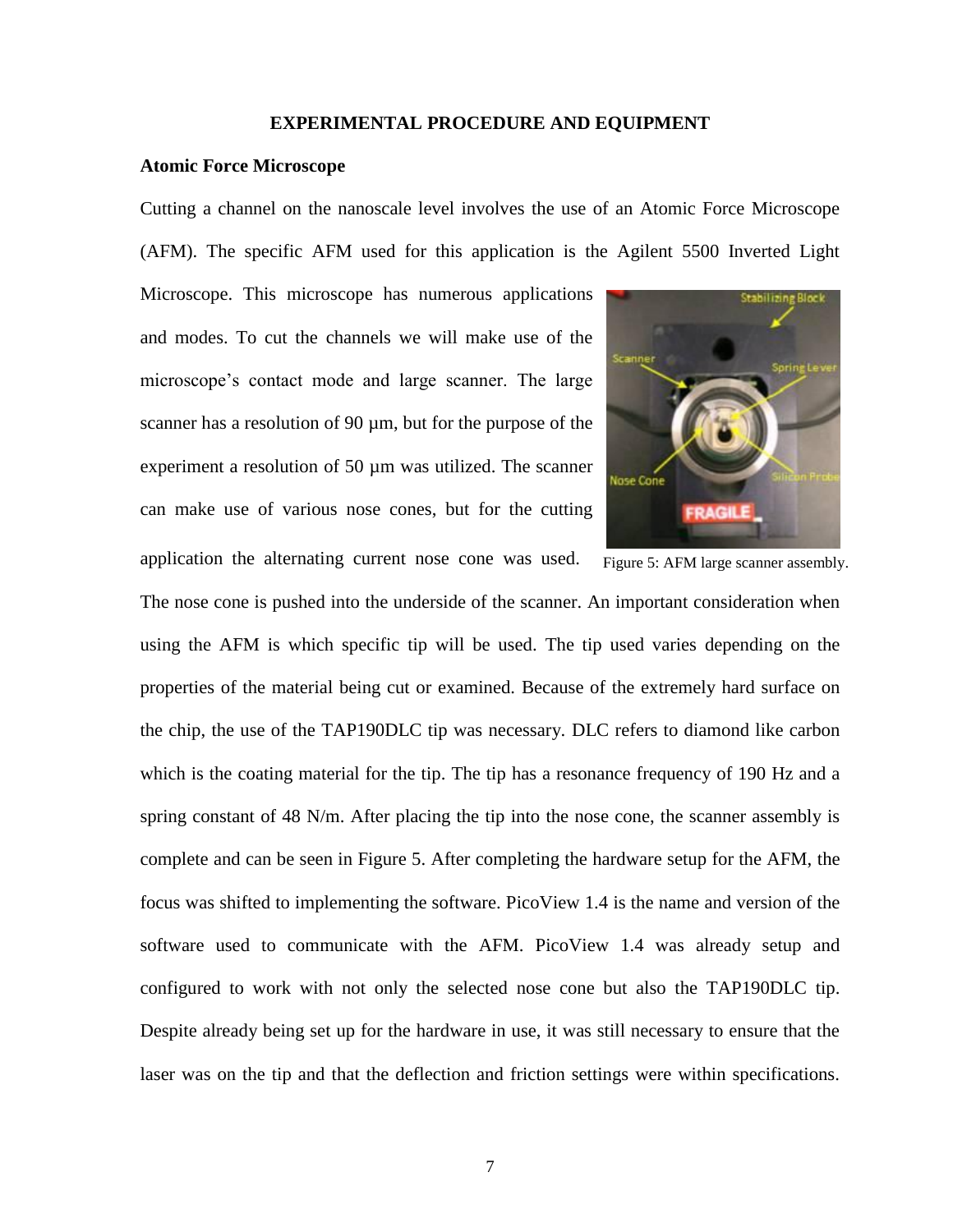The calibration, for the AFM, dictates that the deflection should be approximately -0.7 while the friction should be as close to zero as possible. Once the AFM was configured, it was necessary to place the selected chip on the AFMs sample holder. After the sample was loaded and the machine had approached, it was necessary to first scan the chip. The image was then loaded into the PicoLITH software. The PicoLITH software is an application available from the controls tab in PicoView 1.4. PicoLITH is the program that actually allows the cutting of a channel on the nanoscale level. PicoLITH allows the user to specify tip speed and also the number of cuts to be performed. The setpoint is another important parameter that needs to be set for cutting. The setpoint ranges between -10 V and 10 V. For this experiment, the setpoint was set a value of 7.5 V. Add this information as well.). After testing some areas on the chip that did not contain electrodes, it was determined that the experiment would utilize a 3 µm/s tip speed. Test cuts were performed at 100, 150, and 200 passes. It was determined that 150 cuts would give the desired depth and diameter.

#### **Dielectrophoresis**

To generate DEP forces, the use of an AC power supply is necessary. Connecting the power supply to the electrodes requires that wires be attached to the gold (Au) pads on the chip.



Initially, soldering was attempted to attach the wire to the Au pad. Multiple attempts proved to be unsuccessful, because the solder did not seem to bond to the chip. It was then decided that conductive epoxy would be the best method to attach the wires. The two components of the epoxy were mixed together with a ratio of 1:1

Figure 6: Heat plate for wire bonding.

then applied to each Au pad, and the wires were gently placed into

and allowed to setup for one minute. A small amount of epoxy was

the mixture. Particular attention was paid to ensure that the epoxy for one electrode did not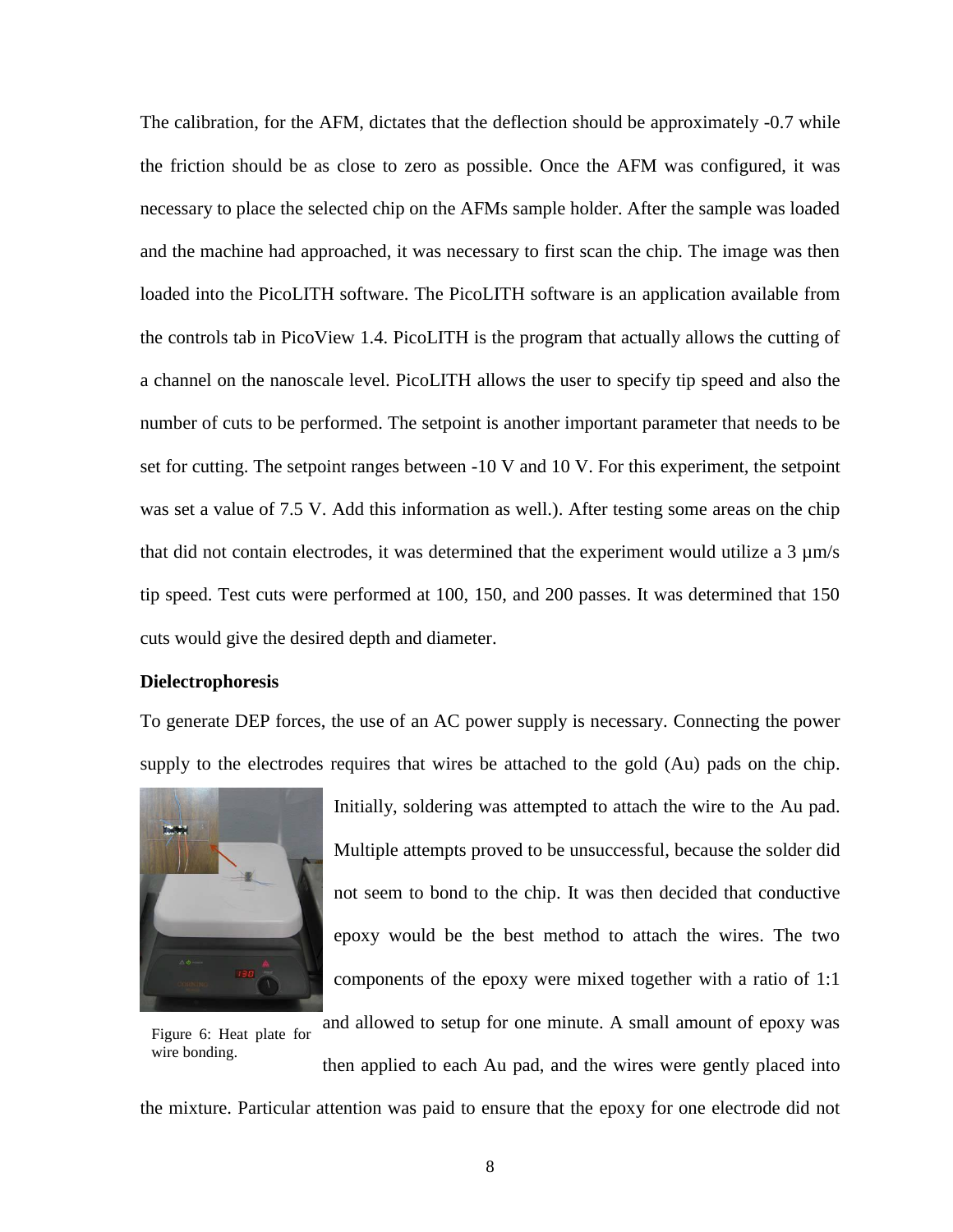touch the epoxy on the next. If two electrodes where to touch each other, the data obtained during the I-V testing could possibly be affected. Next, the chip, with all of the wires, was

placed on a hot plate as shown in Figure 6. The epoxy was heated at 130°C for 1 hour to allow it to harden up and firmly hold the wires in place. Before power can be supplied to the chip, it is



Figure 7: Experimental setup for DEP application. necessary to deposit the carbon nanotubes onto the chip. Two different solutions were used during the DEP process. For electrodes  $1 - 4$ , a 1.5 µL 10X dilute of SWCNTs was used, and for electrodes  $5 - 9$ , a 1.5 µL 10X dilute of MWCNTs was used. The 10X dilute represents a solution that contains a

CNT concentration of approximately 0.02 g/L. Using a droplet with a range of 0.5 to 10  $\mu$ L, a 1.5  $\mu$ L drop of the CNT solution was placed in the gap between the electrodes. A sinusoidal function generator was used to supply AC power at a frequency of 1.5 MHz at a voltage of 20 V P-P. An oscilloscope was used to confirm that the desired specifications from the function generator had been met.

Figure 7 shows an overview of the testing apparatus. The optical microscope was connected to a computer which allowed for real time monitoring of the DEP process. The



Figure 8: Pairs of Au electrodes observed by optical microscope: a. gap measure; b. covered by tiny CNT droplet; c & d. bridged by SWCNTs and MWCNTs respectively.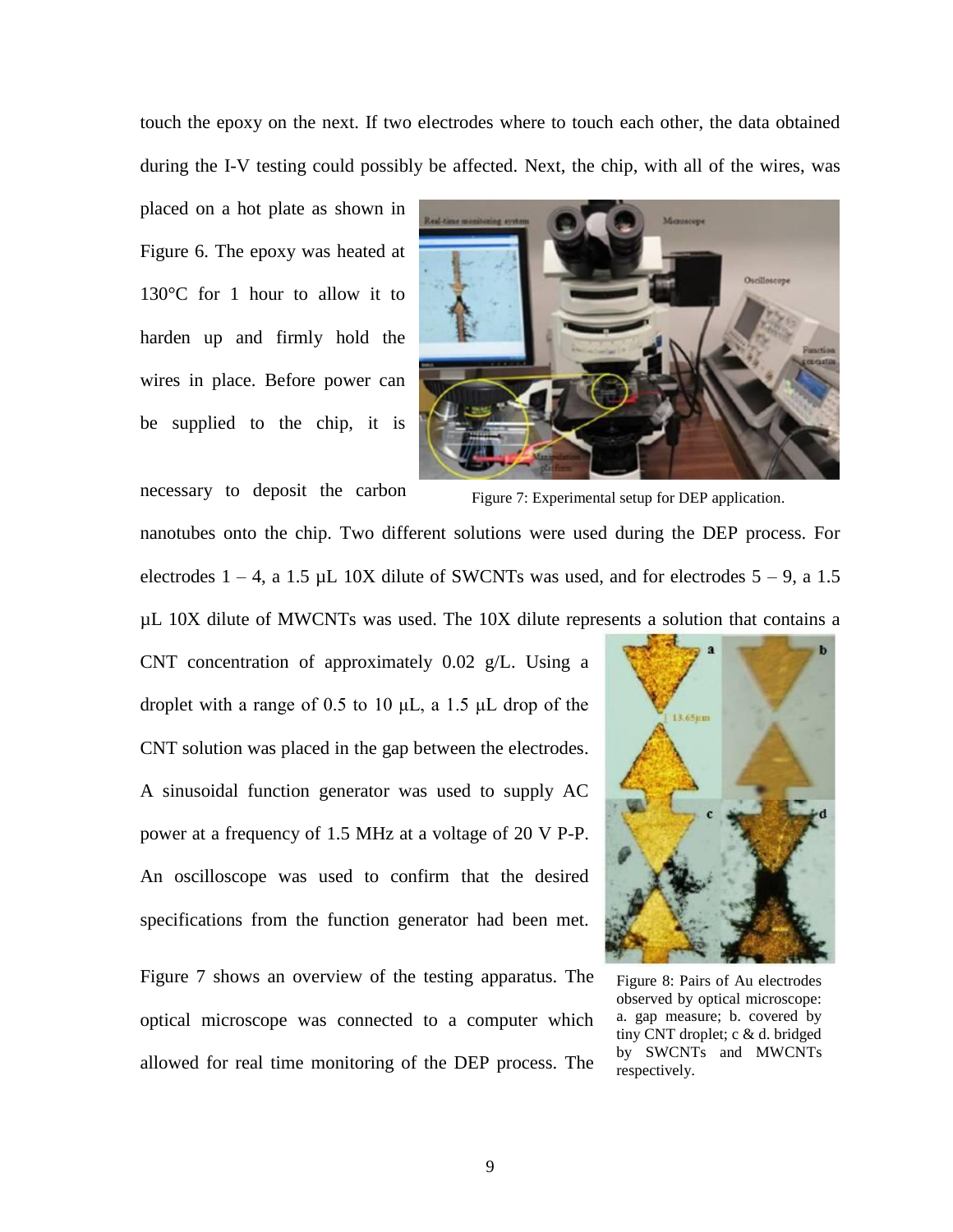final step in the DEP process was to connect the power supply to the chip. Figure 8 shows an image of the CNTs bridging the gap between the two electrodes.

## **I-V Testing**

I-V testing is used to determine whether the MWCNTs and CWCNTs used during the DEP process exhibit metallic or semi-conducting properties. A DC power supply is used to supply a voltage to the electrodes ranging from 0 V to 10 V in 1 V increments. A multimeter is used to measure the current through the electrode at each voltage setting. The testing procedure was repeated multiple times to ensure accurate readings.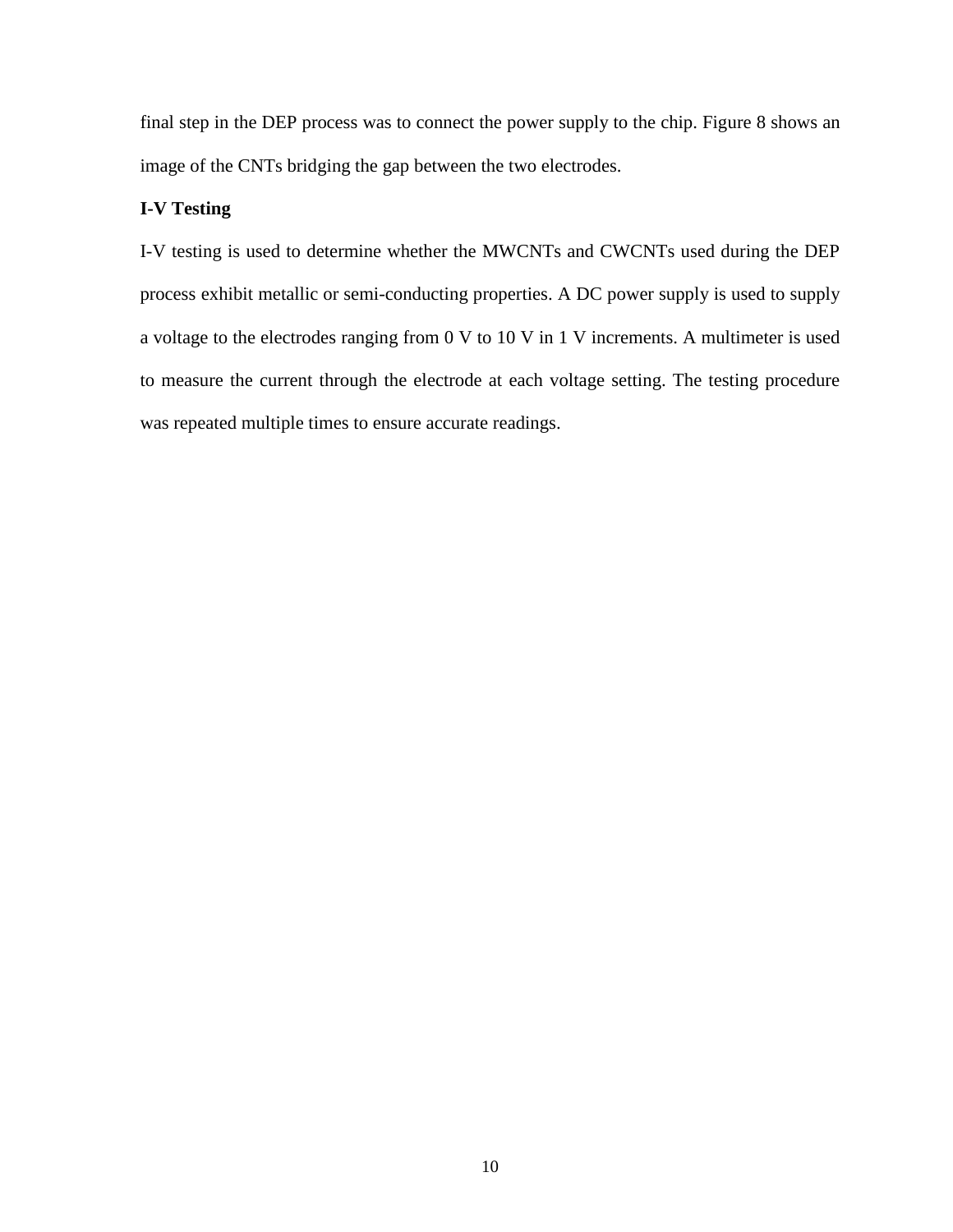#### **RESULTS**

#### **Chip 1 Scratching: 60º Electrode, 1 µm Gap Size**

For the first cut, the starting point was placed right on the tip of the electrode to the left and

the end point was placed on the tip of the electrode on the right. All of the settings were double checked and the "Go" button was clicked to begin the cutting process. After the process had finished, the area was



Figure 9: Failed horizontal channel.

rescanned to view the cut that had just been made. The result that appeared on the screen was not what was expected. After examining the cut using the arbitrary line tool, the conclusion was made that because of the length of the cut, material from the channel was building up and creating high spots. An enlarged image of the issue with the cut can be seen in Figure 9. After a bit of deliberation, it was decided that cutting in the vertical direction may help eliminate the issue of build up while cutting. The process for placing the chip and approaching with the AFM was then repeated with the chip rotated to allow for cutting the electrodes in the vertical direction. After scanning the surface, the image was again loaded into PicoLITH. The same settings were used for the vertical cut as they are the horizontal cut. Upon the completion of the cut, the results were still not what was expected. Even though the cut was specified to go from one electrode to the other, it only cut half of the distance. Another cut was attempted, and the same thing happened again. To allow for the continuation of the experiment, it was decided that a distance twice of what is necessary would be specified. After doubling the cut length, the cut was finally successful. A continuous smooth channel was cut from electrode to electrode. Following the success, cuts were performed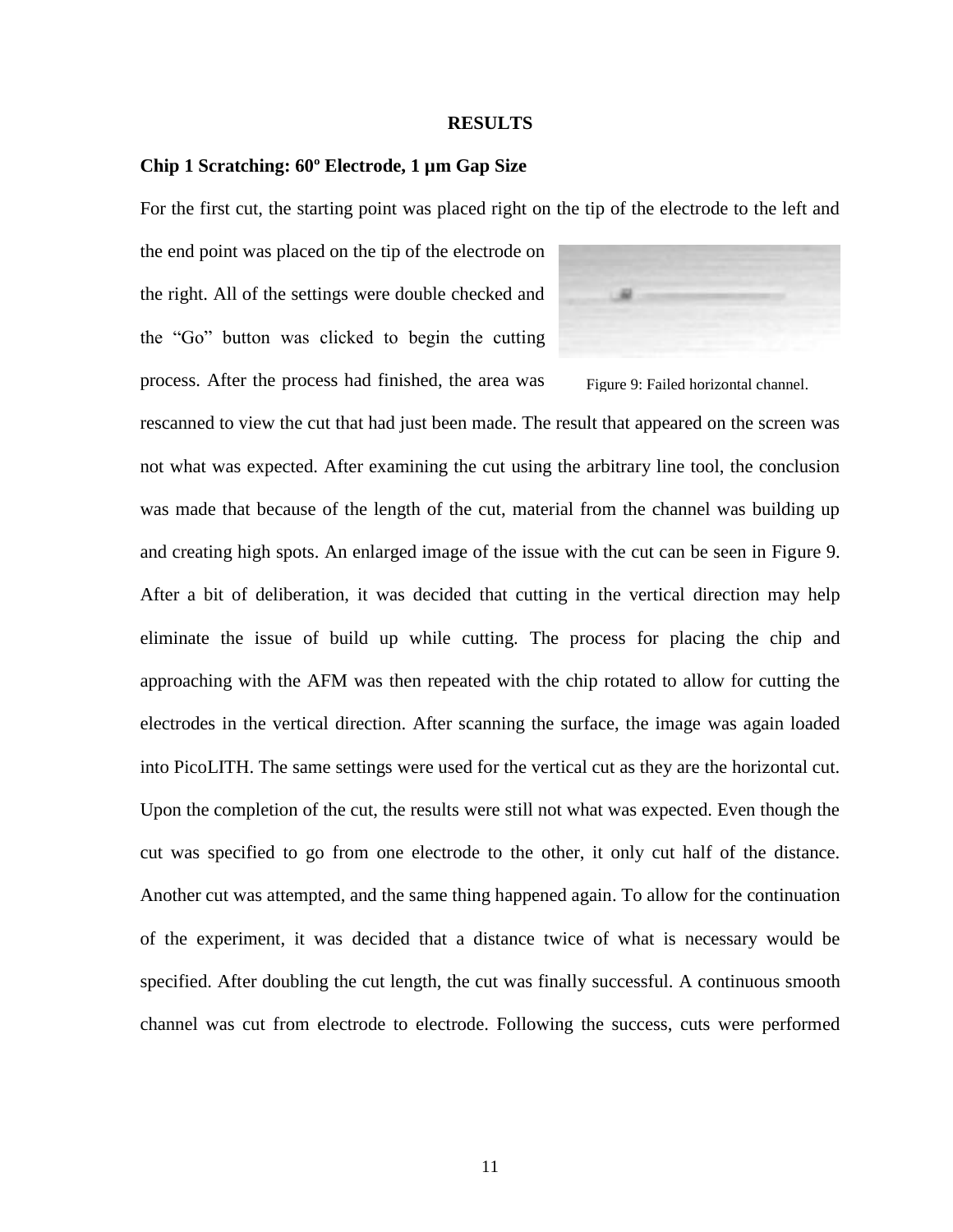

Figure 10: Electrodes 4 and 7 completed channels.

on the remaining seven electrode pairs. Electrode pair number five was skipped due to a defect that occurred during the manufacturing process. The two best cuts can be seen in Figure 10. Following each cut that was made, data was collected on the depth, length, and width of each channel. A three dimensional image of one of the cuts and electrodes is shown in Figure 11.The average depth was 6.0 nm with a standard deviation of 5.32 nm. The

average length was 19.42 µm with a standard deviation of 1.48µm, and finally the average width was 0.50 μm with a standard deviation of 0.15 μm. Overall the lengths and widths were fairly consistent, but the depths ranged from 1.8 nm to 16.8 nm. A complete table with all of the nanochannel measurements can be seen in Appendix A.



Figure 11: 3D view of electrode 7.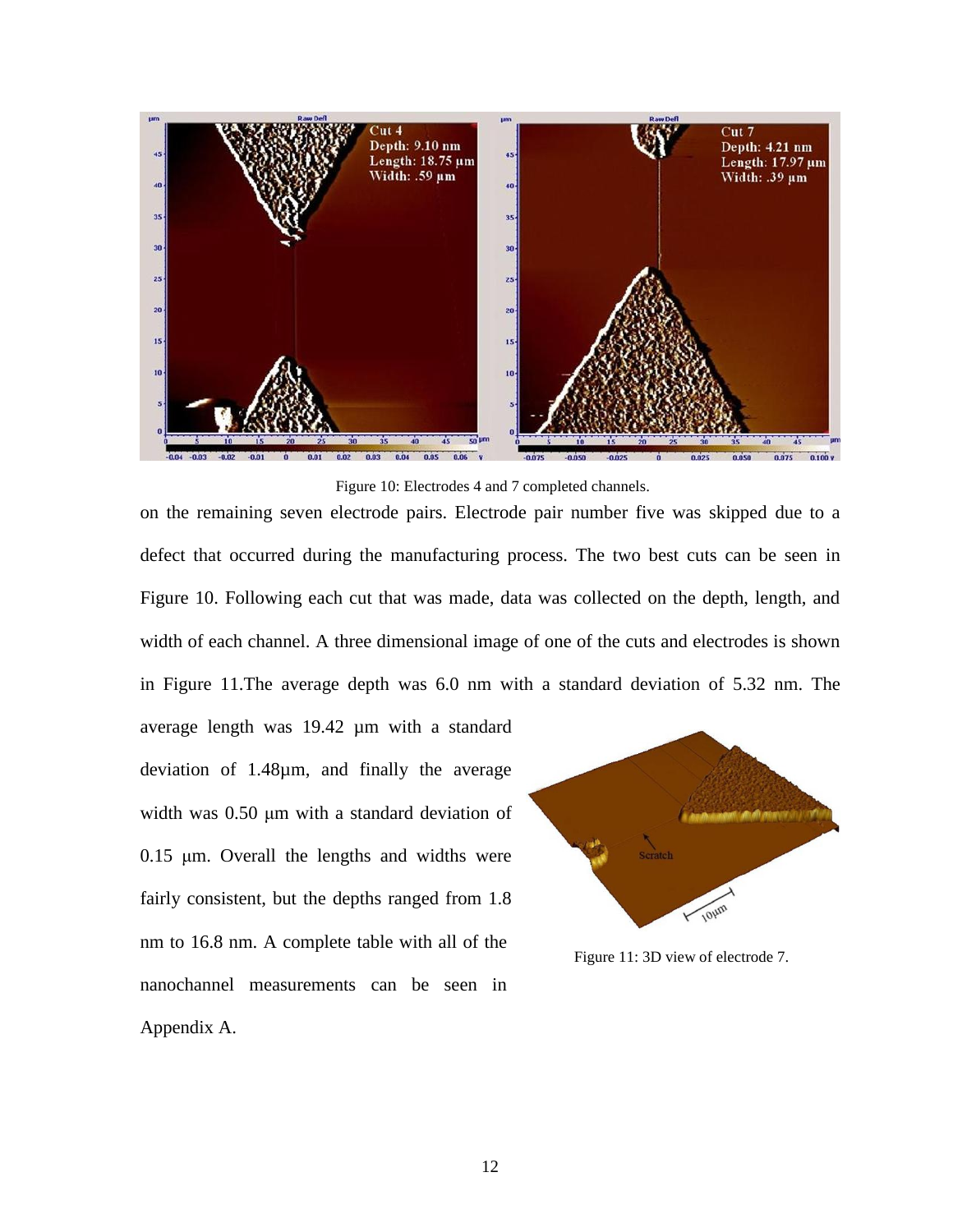### **Chip 1 I-V Measurements: 60º Electrode, 1 µm Gap Size**

All of the data obtained during the I-V testing can be seen in Appendix B. As previously mentioned, MWCNTs were used in the DEP process for electrodes 1-4. The result of the I-V testing can be seen in Fig. 12. The linear relationship between current and voltage shows that the CNTs exhibit metallic properties.



Figure 12: MWCNTs I-V measurements.

Electrodes 6-9 were tested with SWCNTs. Just as with the MWCNTs, a linear relationship between current and voltage was present. The maximum value was not as high with the SWCNTs as shown in Fig. 13, but the metallic property is still present.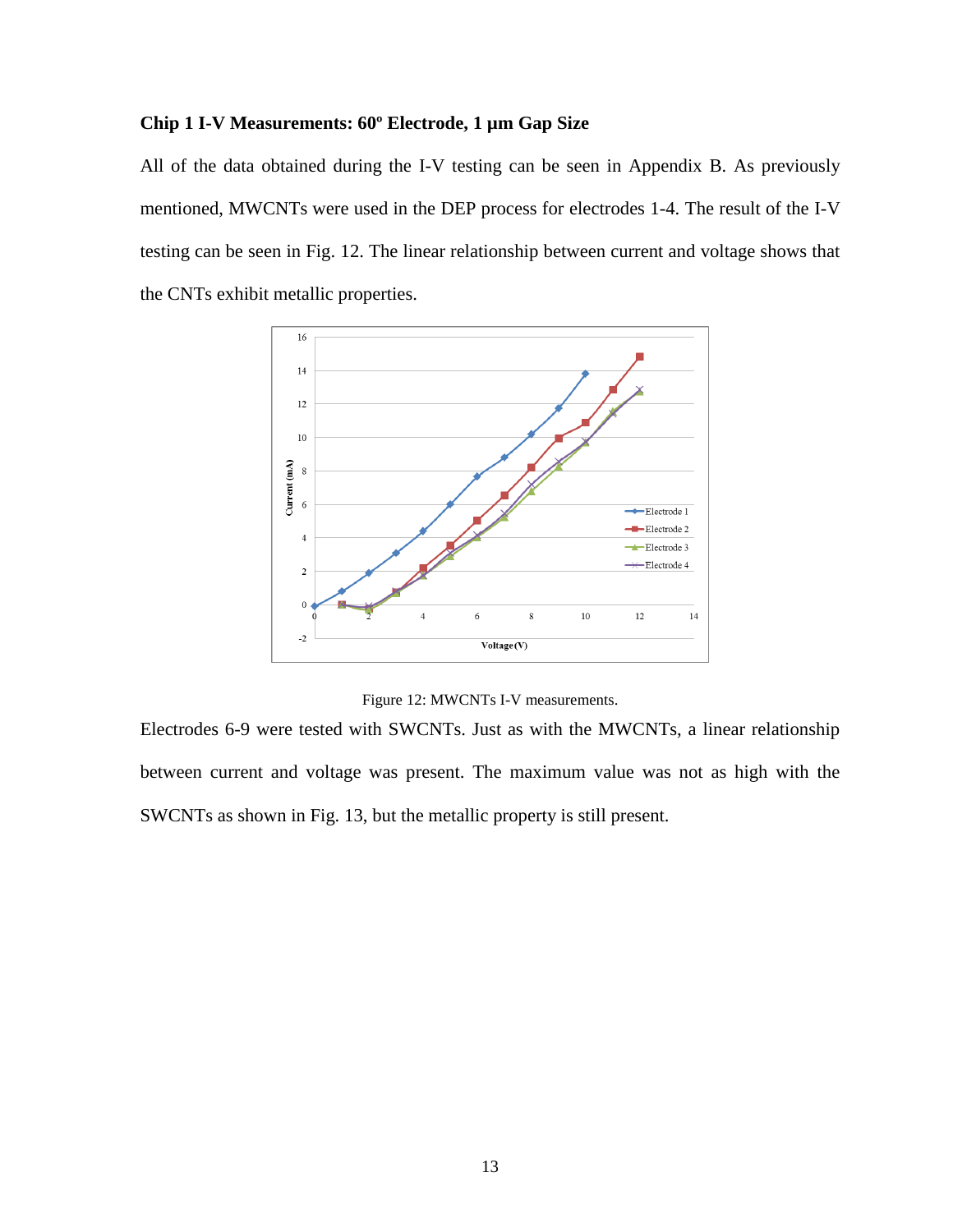

Figure 13: SWCNTs I-V measurements.

## **Chip 2 Scratching: 90º Electrode, 1 µm Gap Size**

Because of the inconsistencies in the first chip on gap sizes, it was decided that for chip 2, a 1 µm gap would again be selected. The 90º chip was selected specifically to see whether the angle of the electrodes would improve the performance of the chip. A preliminary cut was performed on the chip to determine whether the same difficulties in chip scratching were going to be present. After multiple tests, it was concluded that the systematic error present during the scratching of the first chip had been replaced with a random error. Despite numerous trials, a calibration for the error could not be determined. Agilent was contacted concerning the error, and it was suggested that the lab upgrade the software, for the AFM, from PicoView 1.4 to PicoView 1.8. The new PicoLITH uses a different method to locate the tip on the sample, but it still did not help with the scratching problem. Numerous other chips were tested to ensure that this was not an isolated problem. All other tested specimens displayed the same result. Tests were then performed using a shorter cut length. It was determined that for cuts less than 5  $\mu$ m, a reliable channel could be created.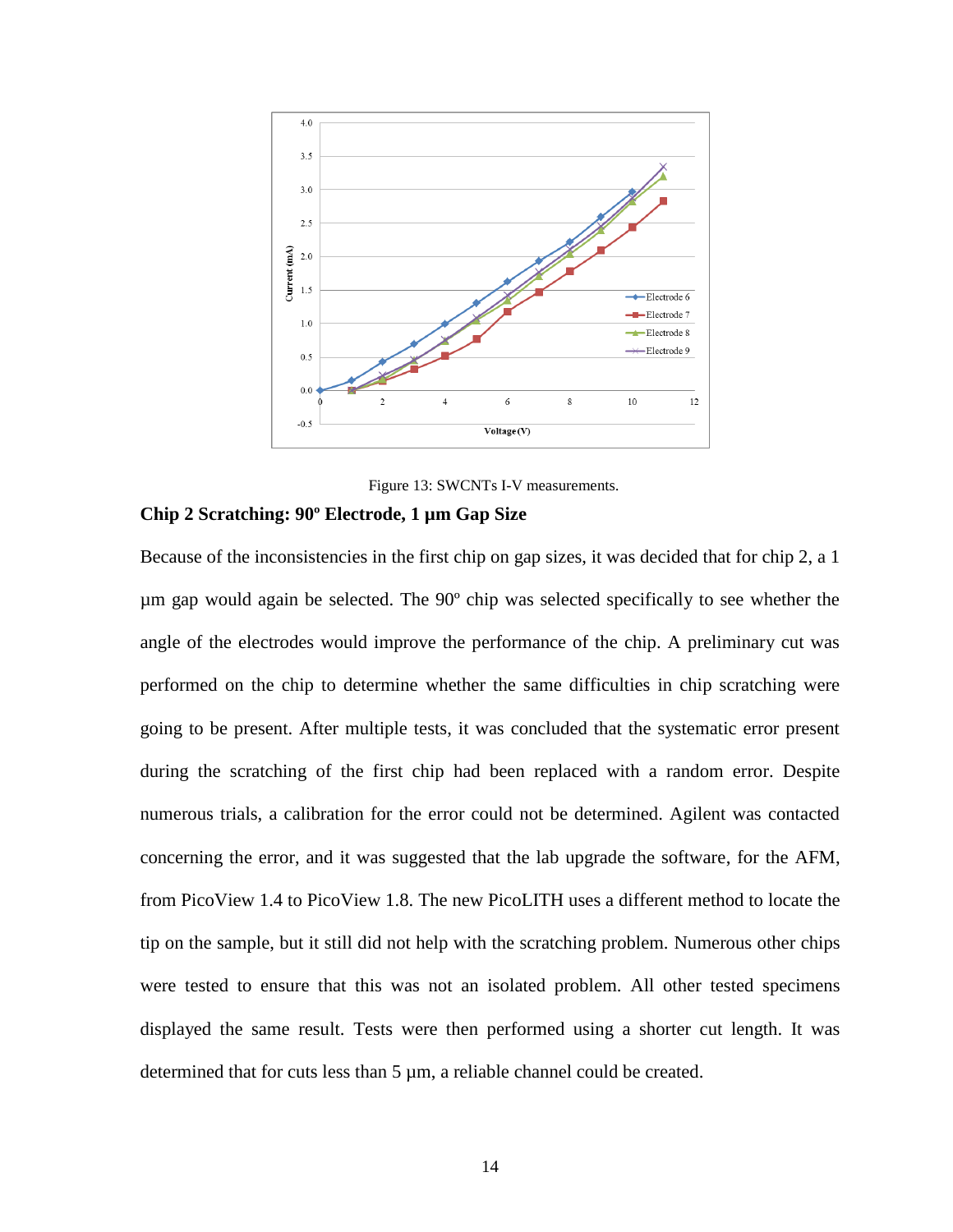### **FUTURE WORK RECOMENDATIONS**

Based off of the discoveries from chip 2, the next step in the CNT based ISFET research should be the construction of a new chip. The mask has been examined, and it shows true to the required specifications. The microelectrode fabrication has an attributed error to it, but there still seems to be something else that has caused the gap sizes on the chips to be out of range. After the completion of a new chip, with reasonable gap sizes, testing can continue on the numerous types of chips. Analysis can be done to determine whether certain electrode angles work better than others. Another topic that needs to be addressed is the close-loop function in PicoLITH. The close-loop function was recommended by Agilent while dealing with PicoLITH application. It provides the user with a much more accurate control during nanomanipulation of the AFM probes. Therefore, it should help to improve the performance of cutting nanochannels.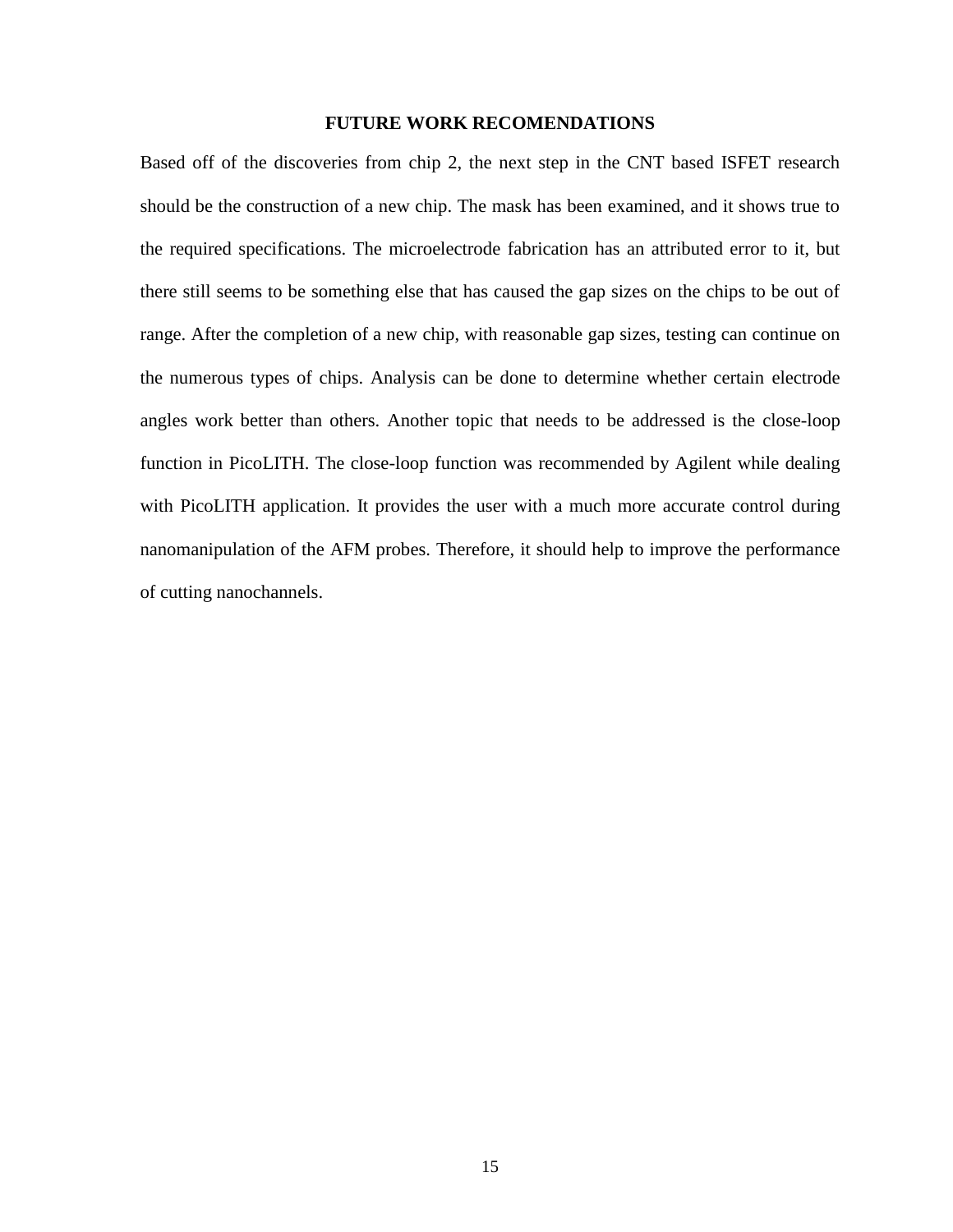#### **ADDITIONAL WORK IN THE FIELD OF NANOMATERIALS**

A research study of the environmental effects on vertically-aligned carbon nanofibers (VACNFs) was also conducted. The purpose of this study is to watch and record how different temperatures affect the height and diameter measurements of carbon nanofibers. For this experiment, two chips, one etched and one unetched, each containing nine arrays will be used. From those nine arrays, ten measurements will be taken at a specified temperature and a constant relative humidity of 10%. The study hopes to eventually cover the entire range from -90 $\degree$ C to 190 $\degree$  in increments of 5 $\degree$ C. At this point in time, only about half of the data has been collected for both chips and very little of it has been analyzed. What has been analyzed those conforms to the previously conceived theory. With higher temperatures, the height will go down, but the diameter will increase. Also, the preliminary numbers show that the average height on the etched chip is higher than that of a corresponding temperature of the unetched chip. Data collected from 30°C for both the etched and unetched chip can be seen in Appendix B. This once again conforms to theory, because of the acid wash that the etched chip is subjected to. The acid wash removes part of the silicon-oxide layer on the chip thereby allowing more of the fiber to be seen. The purpose of this study and how it relates to the CNT based ISFET design is that there is the possibility of using CNFs in an ISFET design. An even more interesting prospect is the thought of being able to grow the CNFs into a specific location on a chip or other device. Through this environmental effect study that may at one point be a possibility. The use of CNFs would create an even smaller device for use in even more applications.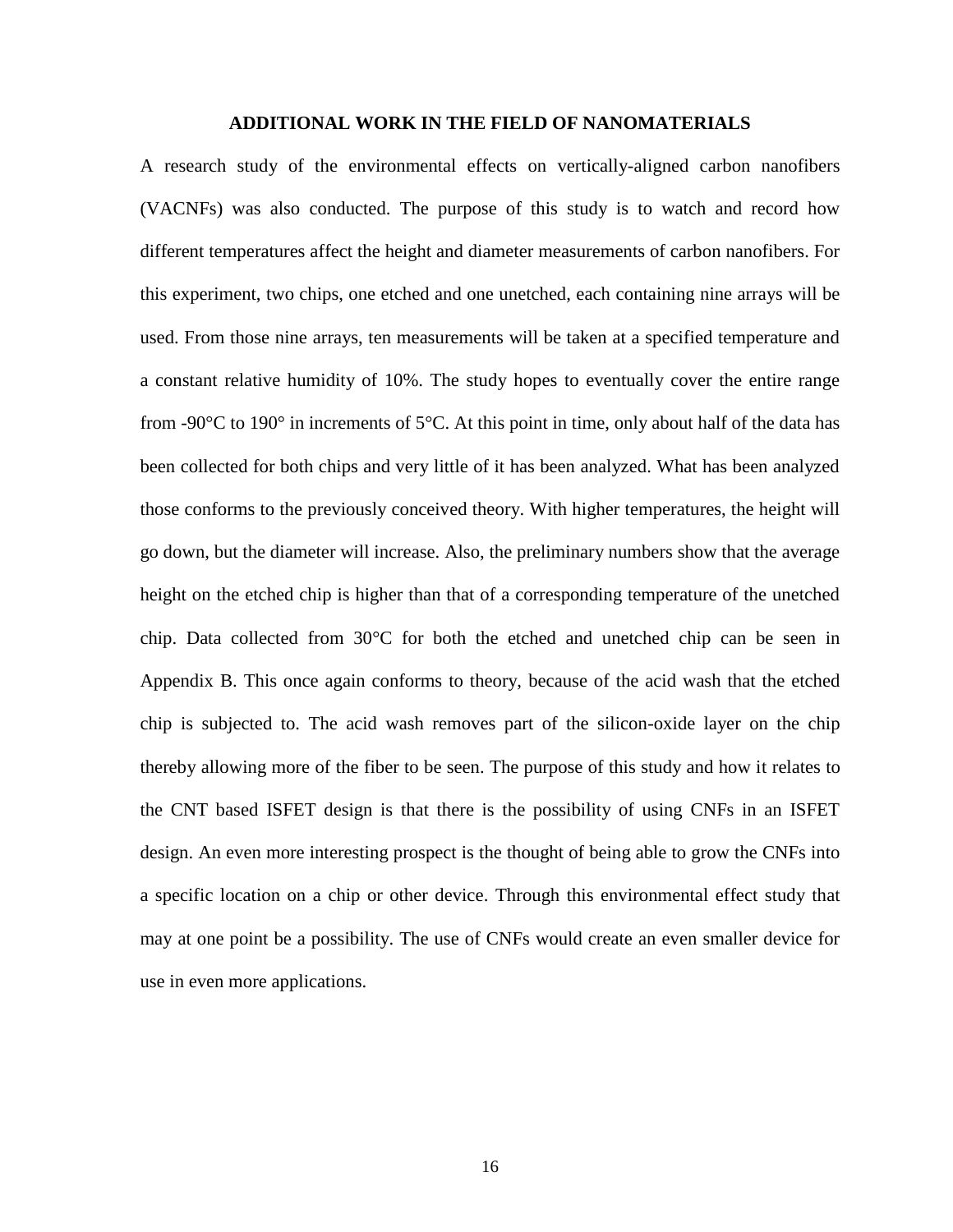#### **REFERENCES**

- [1] Zhuxin Dong, Uchechukwu C. Wejinya, Haibo Yu, and Imad H. Elhajj. "Design, Fabrication and Testing of CNT Based ISFET for NANO pH Sensor Application: A Preliminary Study." IEEE/ASME International Conference on Advanced Intelligent Mechatronics, Singapore, 2009.
- [2] Lixin Dong, Arunkumar Subramanian, and Bradley J. Nelson. "Carbon Nanotubes for Nanorobotics." Nano Today Volume 2 Number 6. December 2007.
- [3] Holly Tourtillott. "Characterization of Carbon Nanofibers/Cavities and Microelectrode Fabrication for Biosensors Application." Mechanical Engineering REU Research Paper. July 2009.
- [4] "Thermal Oxidation." www.SiliconFarEast.com All About Semiconductor Manufacturing. Web. 20 Apr. 2011. <http://www.siliconfareast.com/oxidation.htm>.
- [5] Wejinya, Uchechukwu C. Dielectrophoresis: An Overview. PPT.